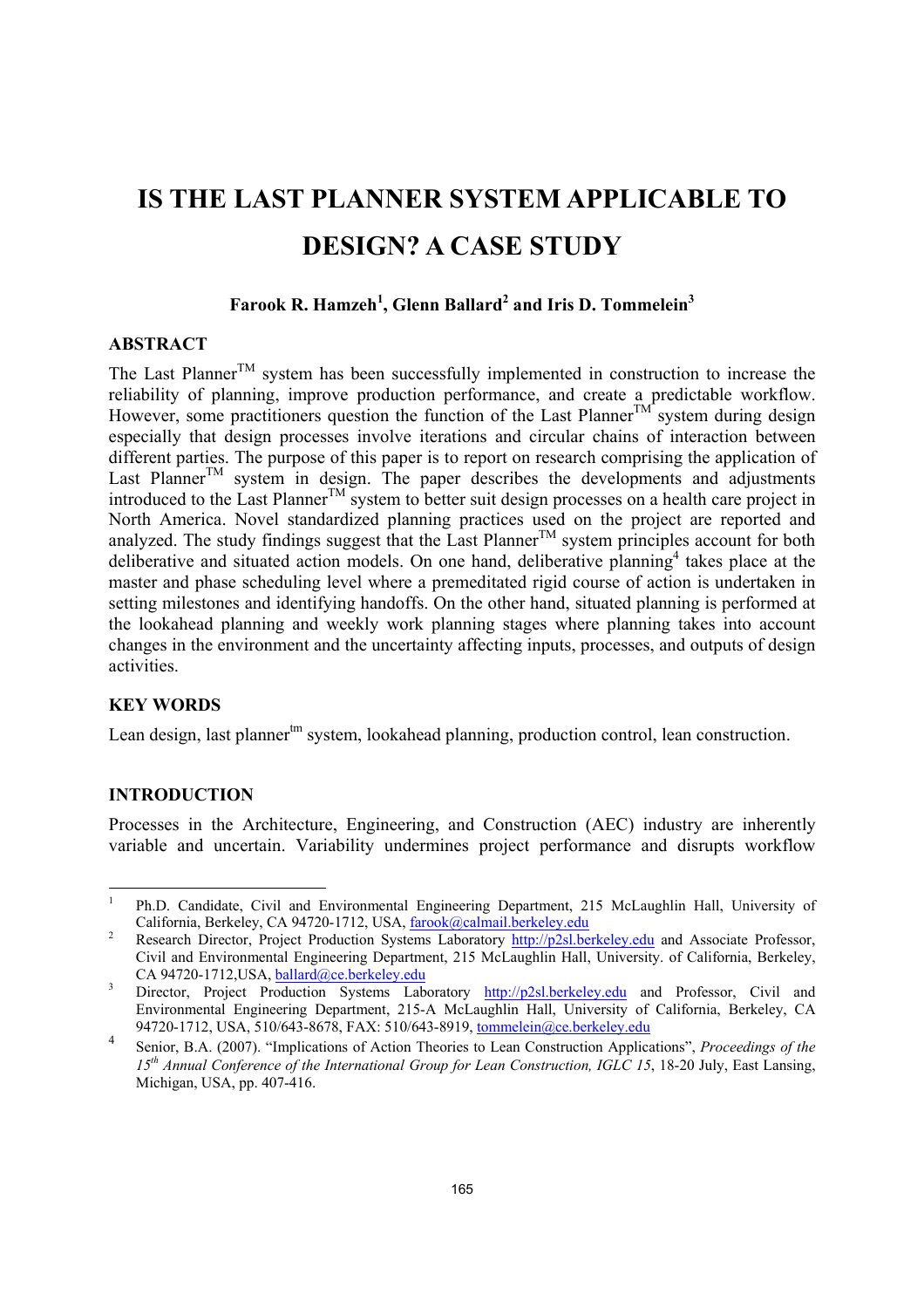manifesting itself in detrimental project consequences on cost, duration, and quality. Design processes are not foreign to high uncertainty and often encompass circular rather than linear chains of interaction between different parties (Crichton 1966, Nahmias 2009, Hamzeh et al. 2007).

Hopp and Spearman (2008) highlight two types of variability in a manufacturing production setting: (1) process time for a task executed at a workstation and (2) the rate of task arrival at a workstation. In construction, various types of variability, including those mentioned by Hopp and Spearman, impact task workflow and impose a challenge to project teams in managing workflow especially during design which comprises iterative processes fluctuating between the owner's value preposition and various design alternatives (Ballard 2000b and Ballard 2002).

The quest to reduce the negative impacts of variability and increase the reliability of workflow has lead to the development of the Last Planner<sup>TM</sup> system (LPS) for production planning and control. This system has been successfully implemented on construction projects to increase the reliability of planning, improve production performance, and create a predictable workflow (Alarcon 1997, Tommelein and Ballard 1997, Ballard and Howell 2004, Ballard et al. 2007, Gonzalez et al. 2008).

Design involves both positive iterations that help improve product quality and negative iterations that do not add value and are therefore wasteful. However, it is difficult to foresee negative iterations and weed them out during the planning process. In fact, design comprises complex tasks that entail reciprocal interdependencies and require the sharing of incomplete information (Ballard 1999 and Ballard 2000b).

Ballard et al. (2009) highlight three main factors that distinguish production control during design: (1) greater uncertainty of ends and means reducing the ability to foresee the sequence of future tasks, (2) the impact of increasing execution speed of design tasks on removing constraints and making tasks ready for execution, and (3) interdependencies between design tasks that increase work complexity and the planning functions.

Taking into account the challenges mentioned above, the Last Planner<sup>TM</sup> system advocates the following planning practices: (1) plan in greater detail as you get closer to performing the work , (2) develop the work plan with those who are going to perform the work, (3) identify and remove work constraints ahead of time as a team to make work ready and increase reliability of work plans (4) make reliable promises and drive work execution based on coordination and active negotiation with trade partners and project participants, and (5) learn from planning failures by finding the root causes and taking preventive actions (Ballard 2000, Ballard et al. 2007, Ballard et al. 2009).

Despite the previous applications of LPS during design, the implementation process is still unclear and not elaborately documented. In fact, many questions were raised about LPS implementation during design at the Lean Design Forum held at UC Berkeley in January 2009. This paper presents a successful implementation of the Last Planner<sup>TM</sup> system at the Cathedral Hill Hospital (CHH) Project in San Francisco, California. It reports results of research conducted through the Project Production Systems Laboratory ( $P^2SL$ ) at University of California-Berkeley on planning processes during the design phase at CHH and lays out an elaborate contextualization of the process in an integrated lean project delivery setting.

#### **METHODOLOGY**

This paper reports the implementation process of the LPS at CHH as a reference for industry practices and basis for continuous improvement. The study was performed in an "action

Proceedings for the 17<sup>th</sup> Annual Conference of the International Group for Lean Construction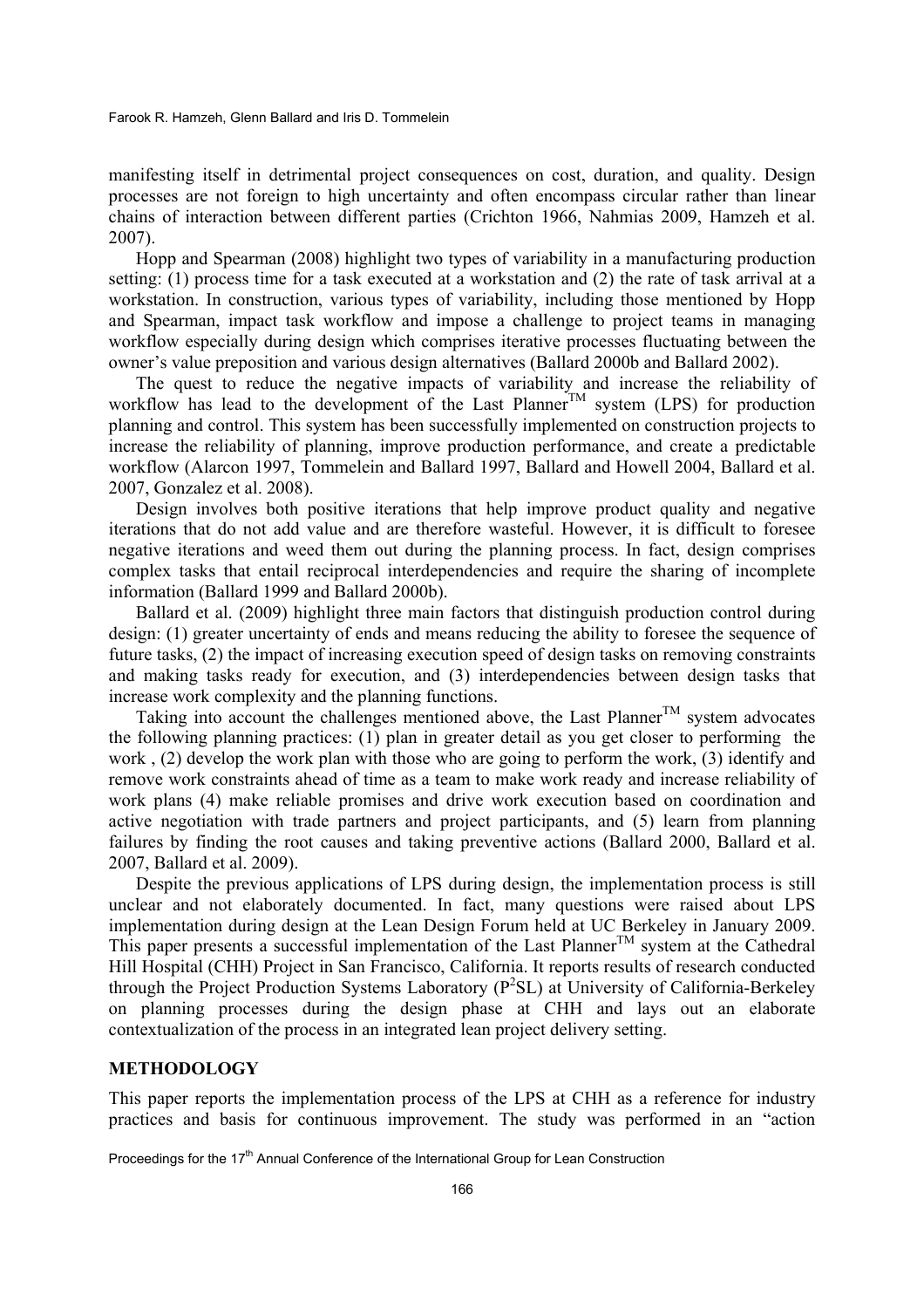research" environment where the first author have actually joined the project as a team member, gathered empirical data, analyzed and evaluated the data with the team, searched for useful patterns or variations, developed various improvement alternatives, and tested these improvements empirically.

The case study research method was adopted in this study for the following purposes: (1) it is an appropriate strategy for answering questions pertaining to 'how' and 'why' when no control for behavioral events is required and when research focuses on contemporary affairs, (2) it uses both quantitative and qualitative methods to explain phenomena, (3) it can employ quantitative methods to explain questions, (4) it uses real-life evidence and observational richness to describe relationships, (5) it utilizes multiple sources of evidence in a natural setting that encompasses temporal and contextual facets of the variables monitored, (6) it uncovers the dynamics of events explaining the phenomenon under study, (7) it can employ rigorous evidence collection, description, observation and triangulation, (8) it provides qualitative understanding when arriving at conclusions and analyzing results (Meredith 1998, Stuart et al. 2002, Yin 2003).

Although this study highlights advanced industry practices for implementing the last planner system during design, results of this study are bounded by the limits of generalizability and are not necessarily applicable to all construction projects.

## **CASE STUDY BACKGROUND**

The \$1.7 Billion Cathedral Hill Hospital project in San Francisco has become a cutting edge laboratory for implementing lean integrated project delivery (IPD). Fostered by an integrated form of agreement (IFOA) where all project participants share rewards and losses, the project can be considered a good model for successful implementation of target value design, the last planner system during design, building visualization, collaborative and set-based design, problem solving, and built-in quality,

Cathedral Hill Hospital (CHH) is a proposed 16-story 555-bed women and children hospital project in San Francisco, California. The project's design was validated in 2007 and the hospital, is intended to commence services on January  $1<sup>st</sup> 2015$ .

Sutter Health and CPMC, the owner, assembled a preconstruction team to perform design validation, collaborate during design development, and lead the project into the construction phase. The owner opted for an integrated form of agreement and integrated project delivery with lean implementation. IFOA and IPD align stakeholder interests, improve project performance, share risks and rewards, and maximize value for designers, builders, owner, and users. Initially, the owner (CPMC and Sutter Health), the architect (Smith Group), and CM/GC (Herrero-Boldt) signed the agreement; but later on, the rest of the project parties also signed as they joined the project (Lichtig 2006).

The project was accepted for phase plan review (PPR) by the Office of Statewide Health Planning and Development (OSHPD). The process engages OSHPD in reviewing design in a phased manner during design conceptualization, criteria design, detailed design, implementation documents, agency review, construction, and closeout.

 The early Integrated Project Delivery (IPD) team included various project stakeholders: the owner, healthcare providers, operations staff, architects, engineers, specialty consultants, the general contractor, and major sub-contractors called trade partners as per the project agreement. Cross functional teams or clusters involving specialists from various organizations having different design and construction backgrounds were established to improve the quality of design and increase coordination. A core group of top executives from owner, architect, and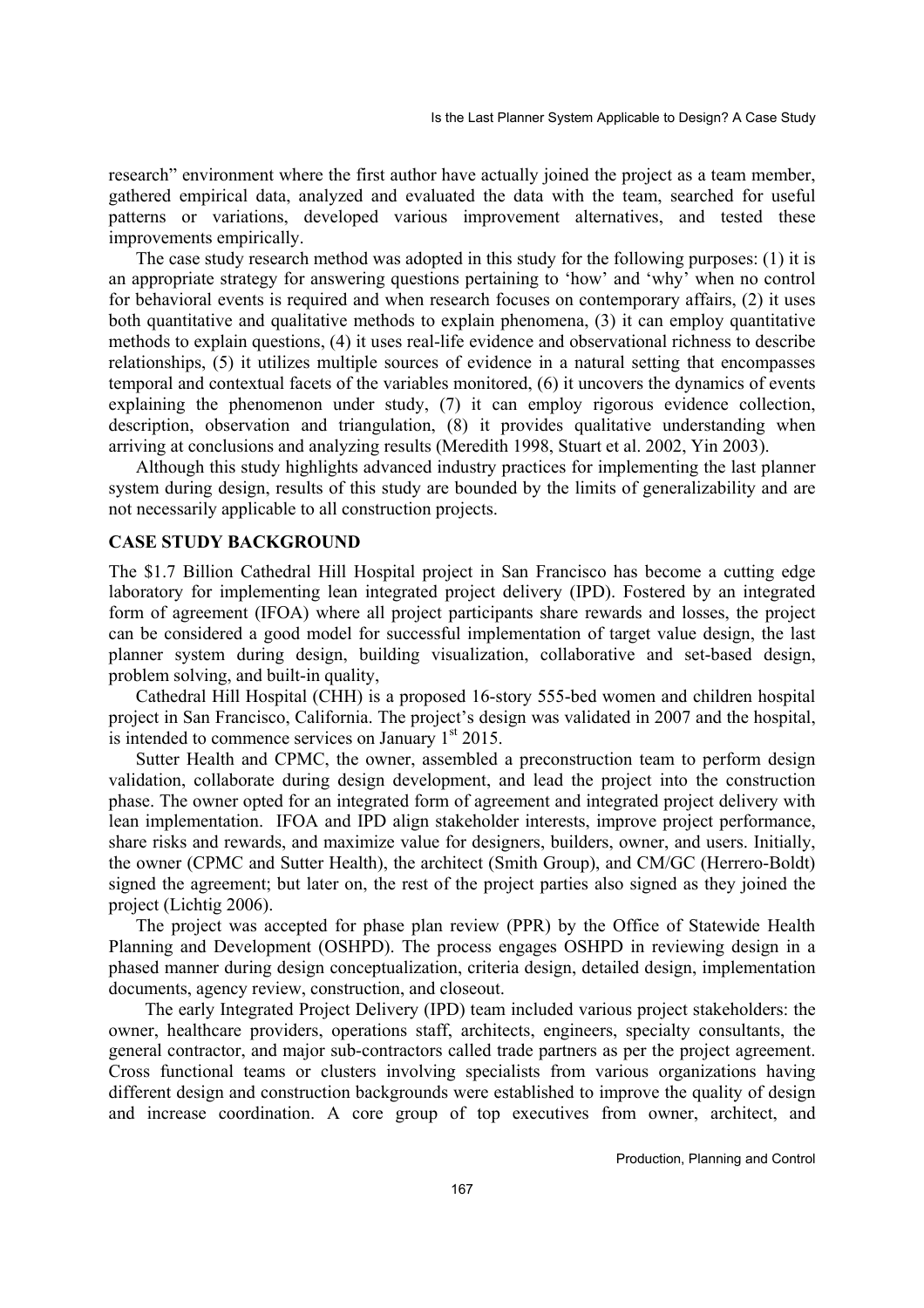construction manager/general contractor is responsible for making major decisions on the project after consulting with (IPD) and evaluating results of the A3 (problem solving) process.

 To maximize value delivered on this project and continuously reduce waste, a "lean project delivery" approach was adopted in conjunction with Sutter's "Five Big Ideas" that emphasize: (1) increasing the relatedness among IPD team members, (2) improving collaboration between project participants during all project phases, (3) managing the project as a network of interrelated commitments, (4) looking beyond local optimization to optimizing the whole, and (5) promoting organizational learning from the collective experience to drive continuous improvement (IFOA 2007).

As a production planning and control system, the Last Planner System™ was implemented on the owner's request to include the following: "a milestone schedule, collaboratively created phase schedules, make-ready look ahead plans, weekly work plans, and a method for measuring, recording, and improving planning reliability" (IFOA 2007).

## **DESIGNING THE PLANNING PROCESS AT CHH**

The planning process was designed with the following goals in mind: (1) to integrate planning processes within clusters and among clusters, (2) to layout a road map for a successful implementation of LPS, and (3) to synergize input from all project stakeholders. A transition team, entrusted with developing a new process model, was charged with assessing the current implementation of the last planner system, recommending potential adjustments, developing a new process, identifying training necessities, developing training programs, and planning a deployment scheme.

The team investigated several development areas related to the current implementation of the last planner system including: (1) cluster involvement, (2) mid-level planning (phase scheduling and lookahead planning), (3) information flow, (4) constraint analysis, (5) root cause analysis, (6) first run studies, (7) standardized planning tasks for cluster planning and IPD team sessions, (8) daily huddles, and (9) deployment of the new process. The team recommended improvements to the current process and later incorporated all improvements into a new planning process.

The transition team recognized the need to conduct training sessions for CHH preconstruction staff in lean methods in general and the last planner system in particular. Accordingly, the team created a training program to teach various aspects of lean theory, techniques, and tools. The program includes four main sections: (1) introduction to lean history, concepts, and methods, (2) basic training modules, (3) lean project delivery, and (4) lean management.

 The basic training modules, produced and taught by coaches from the IPD team, include: (1) value stream mapping, (2) five S (sort, set in-order, shine, standardize, sustain), (3) reliable promising, (4) learning from experiments, (5) learning from breakdowns, (6) choosing by advantages, and (7) A3 problem solving reports.

The lean project delivery section was developed with Professor Glenn Ballard and incorporates examples and applications from the preconstruction phase at CHH. This section includes: (1) the last planner system, (2) target value design, (3) design management, (4) supply chain management, and (5) design of construction operations.

The lean management training target all team supervisors and introduces essential tools for team leaders including: leader's standard work, daily accountability processes, visual controls, developing people, leading change, problem solving/ process involvement, and lean management system assessment (Hamzeh 2009).

Proceedings for the 17<sup>th</sup> Annual Conference of the International Group for Lean Construction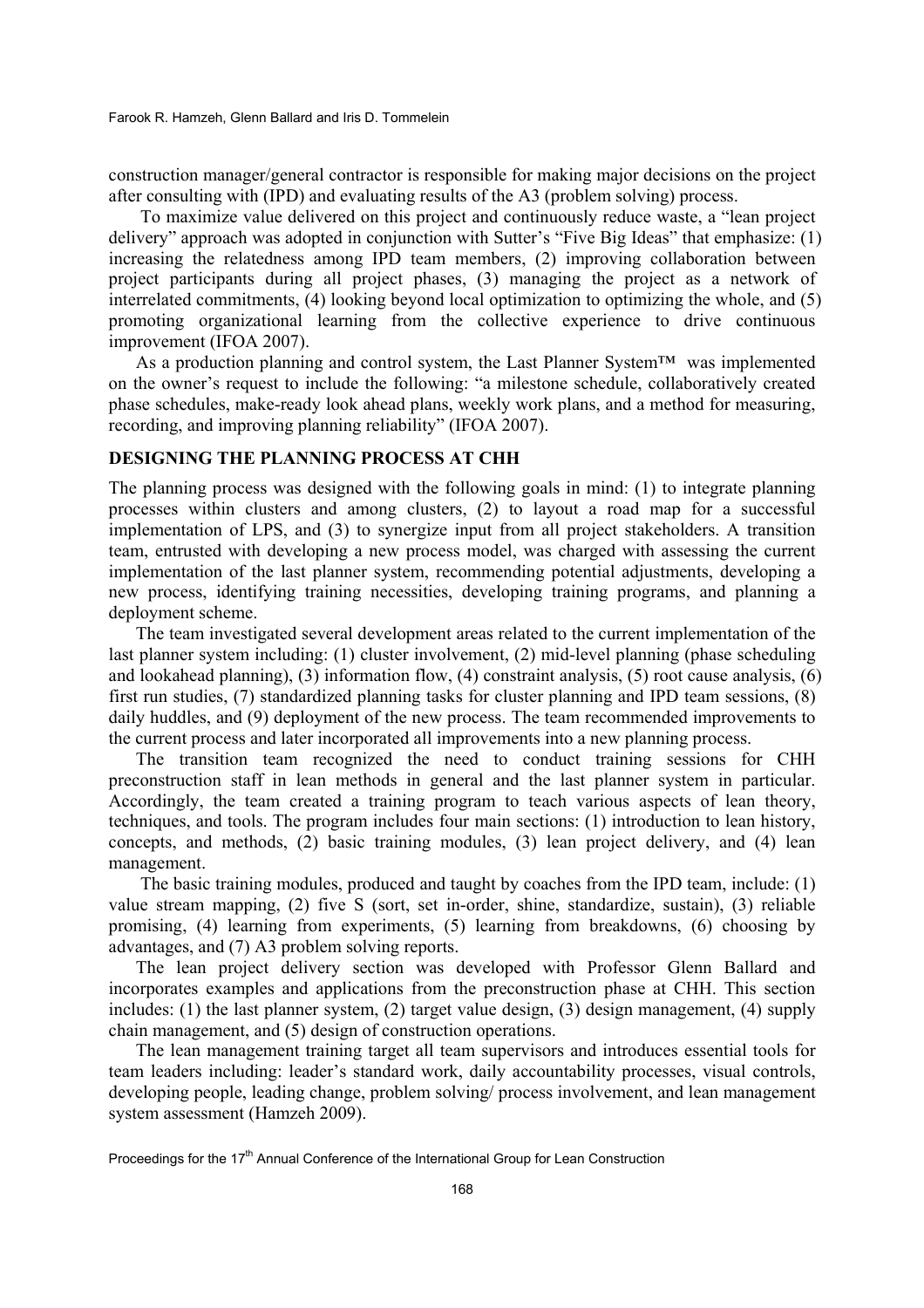## **THE PLANNING PROCESS**

In designing the new planning process, the transition team had to tailor the last planner system to the specific needs, conditions, and challenges of the CHH project taking into account (1) the specific nature of design (high uncertainty in design tasks, iterations, incubation time for design development, limited lead time to remove constraints), (2) the need for a standardized process to cover various disciplines and clusters, and (3) the limited previous experience of project partners with implementing lean and the last planner system.

#### **PROCESS MAP**

The transition team used process mapping laying out the planning-process goals, steps, and responsibilities. After mapping the process, the team consulted higher management and incorporated their feedback. Figure 1 shows the planning process designed for CHH during preconstruction.

The process starts with the master schedule which is used as a basis for delivering the project delivery and meeting milestones. It contains major project milestones including: entitlements, submittal of first design increment to OSHPD, submittal of second design increment, submittal of third design increment, start of demolition, start of construction, and commissioning of hospital operations.

As shown in figure 1, the first step is identifying a milestone to map and highlighting the deliverables to release when the milestone is complete. However, it is crucial at this stage to align the perspectives of various project partners for each milestone that needs to be mapped. Accordingly, a 'milestone alignment' step involving all project stakeholders is helpful in unifying the team's expectations to value required to deliver when executing this milestone.

'Milestone alignment' starts by identifying the interim and the end customer for each deliverable and expressing the outcomes of each deliverable for interim customers along the value chain. A deliverable, for example, might be "fire and life safety plans" for OSHPD who are the final customer of this phase. Interim customers can be the architect, the mechanical consultant, the mechanical contractor, the fire life and safety consultant, etc. Defining the outcomes of each deliverable goes in parallel with expressing and communicating to team the conditions of satisfaction for an upstream partner to meet when delivering to another project partner downstream. When a clear understanding of milestone deliverables is achieved, the team is ready to move to next stage of "phase / pull scheduling".

"Phase / pull scheduling" is a collaborative process that a team can use to plan the delivery of a milestone according to customer pull or value expectations (Ballard 2000a). Since milestones are expressed in concrete deliverables during "milestone alignment", phase scheduling sessions can be conducted in smaller groups to increase the productivity of these sessions. That is why phase scheduling sessions are conducted on a cluster-by-cluster basis though involving participants from other clusters who attend and provide input.

Cluster phase sessions start by breaking the milestone or the deliverable to be mapped into constituent activities. This is followed by assigning durations and prerequisites for activities. Team members write this information on cards and post them on a wall. The next step, reverse phase scheduling, involves scheduling these constituent activities starting backwards from the milestone towards the start. Backward scheduling is helpful in uncovering constraints because it forces team members to think of all prerequisites required to start an activity (Ballard 2000a).

The reverse phase schedule might result in surpassing the start date. When this happens, replanning is required to fit the schedule into the available time frame. This exercise produces a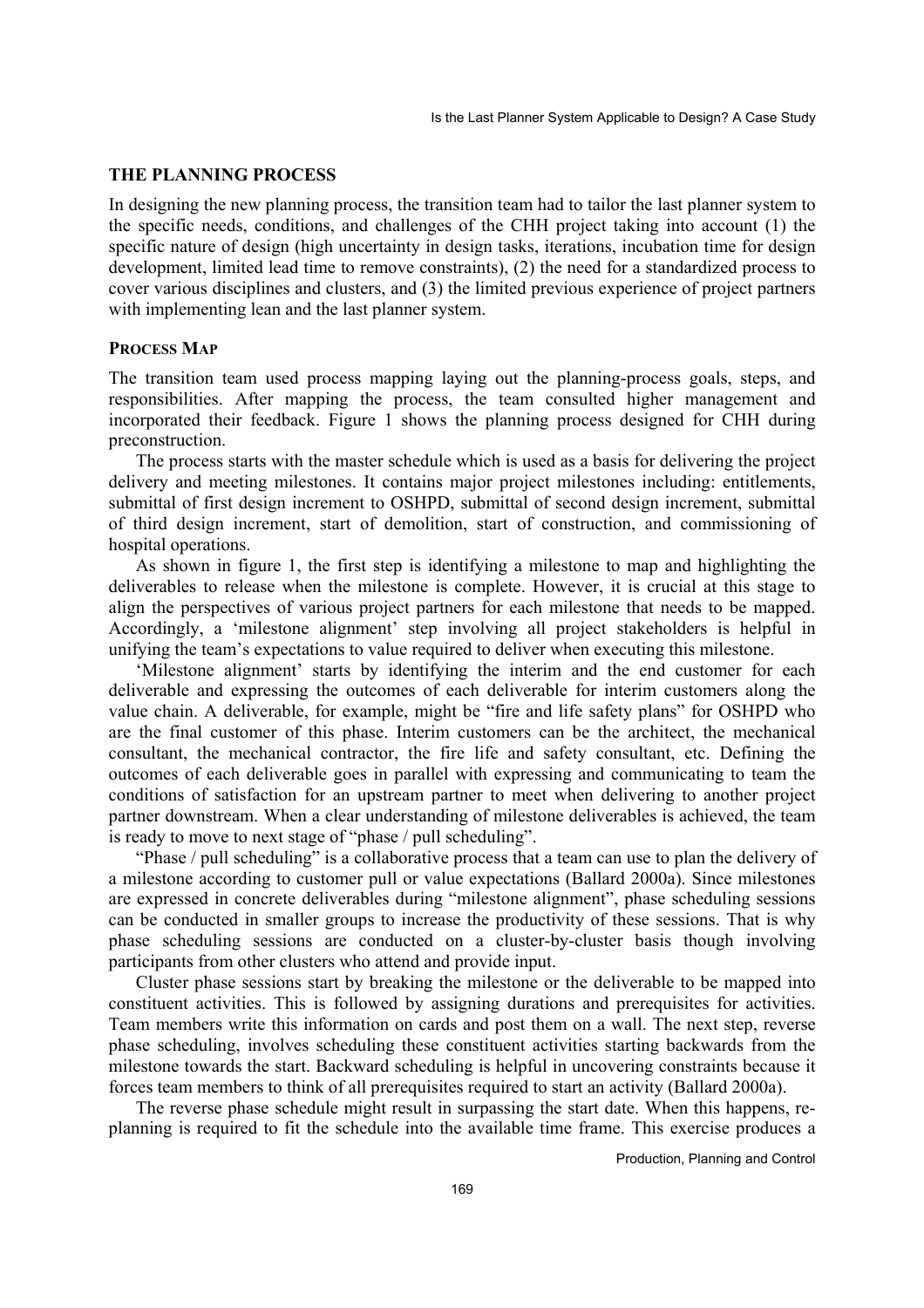cluster phase schedule with one of the following characteristics: (1) an adjusted schedule with some float that can be redistributed to uncertain and crucial activities, (2) an adjusted schedule that just fits the time frame, or (3) an adjusted schedule that does not meet the allotted time frame. In the third case, the milestone should be updated to reflect the actual time frame.

After completing various cluster phase schedules, cluster groups conduct an IPD planning session to coordinate their schedules and activities spanning more than one cluster. Prior to the meeting, each party identifies their activities, durations, constraints, and responsibilities. During the meeting, each party communicates his/her requests to remove constraints, expresses conditions of satisfaction, and obtains commitments to release these constraints. At the end of this exercise, the product is a coordinated IPD phase schedule ready for execution. It is recommended that phase / pull scheduling starts long-enough prior to the beginning a milestone to accommodate the team's input.

Transferring the phase schedule into production schedule starts with "lookahead planning" when each cluster leader or a designated project engineer filters a six-week lookahead from the phase schedule and works with team members for evaluation and planning. Prior to a weekly cluster meeting, each project partner studies his/her tasks, breaks them down to the level of operations, sequences operations, assigns durations, allocates resources, and identifies constraints required to be removed to complete tasks. The cluster then meets, plans next week's work, discusses constraints, identifies first run studies, and indentifies intra-cluster constraints. The resultant lookahead schedule is later used as a guide for weekly work planning. This is the first step in situated planning.



 Figure 1: Process Map Depicting the Planning Processes at CHH (Modified from The Last Planner Handbook at CHH, 2009)

Proceedings for the 17<sup>th</sup> Annual Conference of the International Group for Lean Construction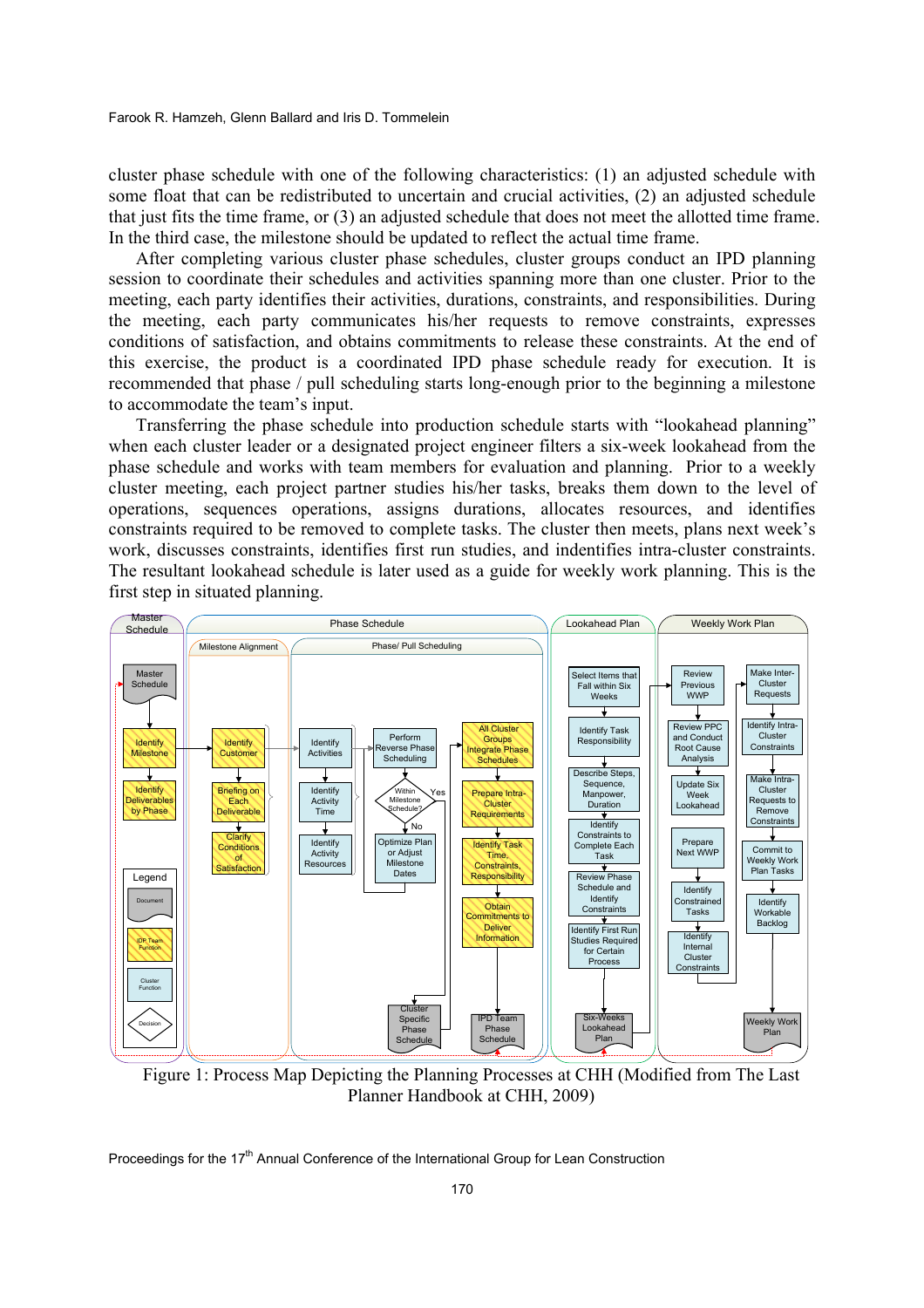Another step in situated planning involves developing the "weekly work plan" based on the previously developed six-week lookahead plan. Each cluster meets weekly to report progress on last week's plan and produce next week's work plan. Reporting progress involves evaluating planned percent complete (PPC) to measure work accomplished versus planned. Incomplete tasks undergo root-cause analysis to uncover the root cause for non completion and develop preventive actions to inhibit the same failure from recurring.

Preparing the next week's work plan, requires discussing constrained tasks, putting forward requests to other last planners to remove constraints, and making activities ready by removing constraints. Intra-cluster constraints are also identified and requests for removal are formulated. At this stage, cluster last planners are in a good position to commit to next week's work plan and place some non-critical activities on the workable backlog to be performed should extra capacity be available. The weekly work plan is a living document that is modified during the week and used as a management tool.

#### **SCHEDULE DEVELOPMENT**

 Figure 2 shows a layout of the four planning processes that form the last planner system. The first process is master scheduling which incorporates owner's expectations, logistics plans, and work strategies into a master schedule. The master schedule presents milestones and phase level activities. Phases are represented by boulders to characterize coarse level of detail involved.

The second step "milestone alignment", aligns stakeholder expectations for the milestone in question and is a preparatory step for "phase / scheduling". "Phase / scheduling" involves the following steps: (1) breaking down a milestone or phase represented by a boulder into constituent processes represented by rocks, (2) reverse phase scheduling, and (3) readjusting the schedule to meet the allotted time frame.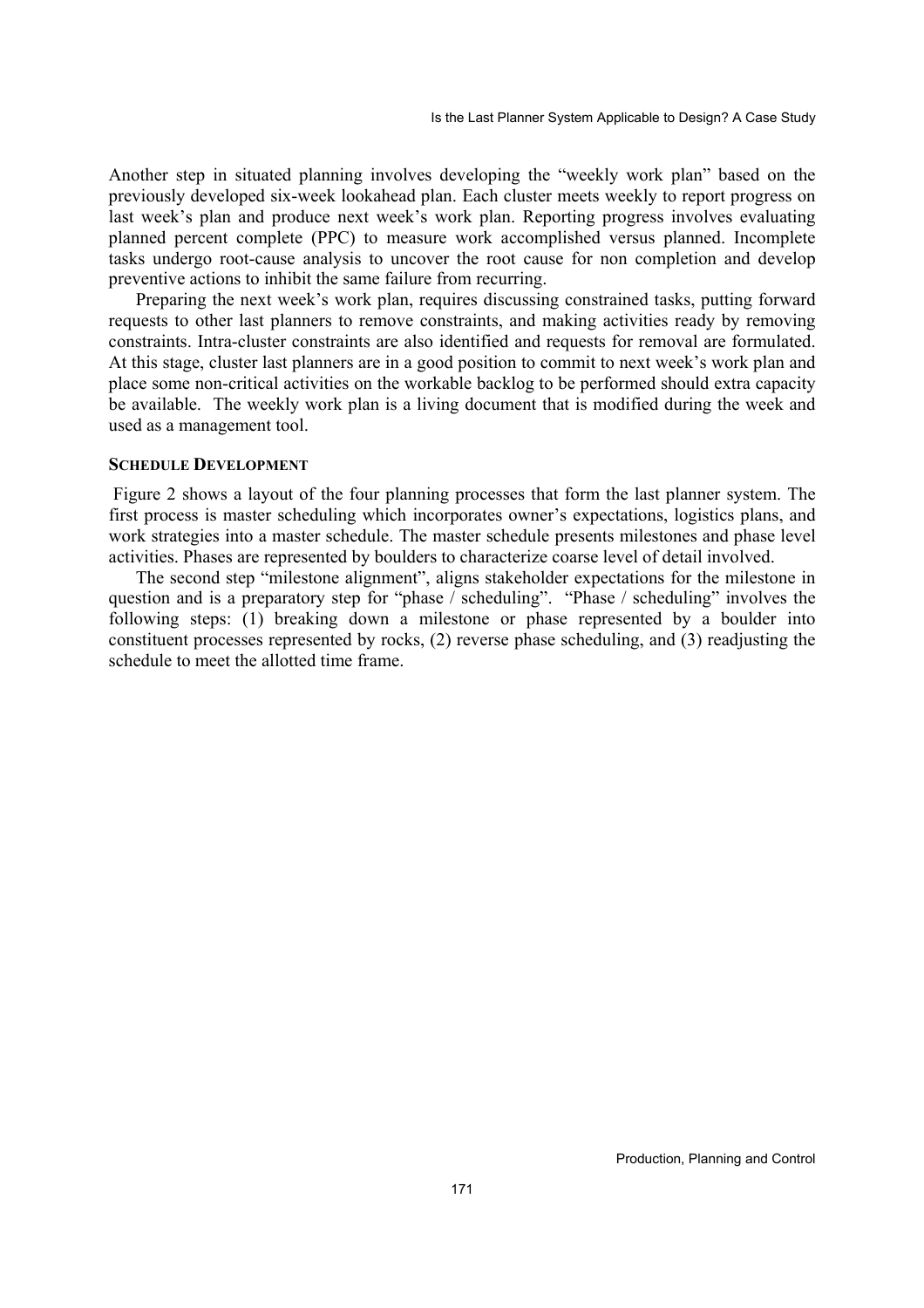Farook R. Hamzeh, Glenn Ballard and Iris D. Tommelein



Figure 2: The LPS Scheduling Development Model at CHH (Hamzeh 2009)

At CHH, the master scheduler built the master and phase schedule in Primavera P6. After biweekly updating the schedule in P6, he extracts a six-week filter and forwards it to individual clusters to perform lookahead planning and to build weekly work plans. Lookahead planning involves (1) breaking down processes represented by rocks into operations represented by pebbles, (2) sequencing operations and allocating resources, (3) identifying/removing constraints, (4) designing operations, and (5) identifying the need for first run studies.

The lookahead planning process produces a detailed two-week lookahead backlog of constraint-free tasks and constrained tasks that can be made ready during the week. The weekly work plan is then developed from this backlog by moving critical tasks and made ready tasks into next week's work plan. Non-critical tasks join the workable backlog to be performed in case of extra capacity.

Two metrics are used to measure the performance of lookahead planning: (1) Tasks Anticipated (TA) and (2) Tasks Made Ready (TMR). TA measures the percentage of tasks anticipated on the lookahead schedule one week or two weeks ahead of execution. TMR measures the performance of lookahead planning in identifying and removing constraints to make tasks ready for execution (Hamzeh et al. 2008).

Developing the "weekly work plan" involves various planning functions: (1) advancing tasks that are well defined, constraint free, properly sequenced, well sized (in terms of load and capacity), (2) performing collaborative weekly work planning, (3) exercising reliable promising, and (4) learning from plan failures (Ballard 2000a).

Proceedings for the 17<sup>th</sup> Annual Conference of the International Group for Lean Construction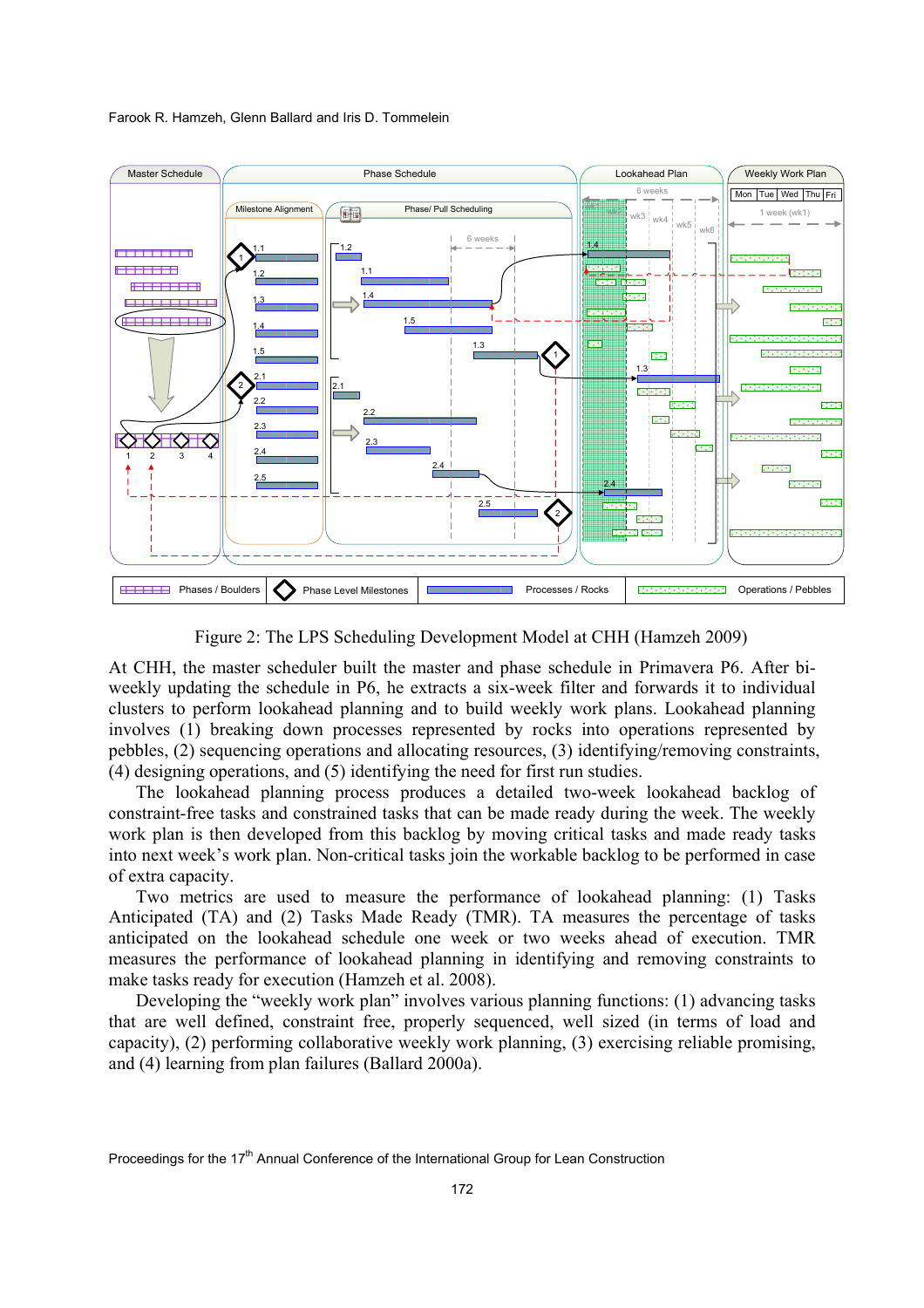#### **INFORMATION FLOW**

The new planning process requires designing transparent pathways for information flow. Figure 3 presents a model mapping information flow between pull /phase scheduling sessions, cluster group meetings, and IPD team planning meetings.

Before the beginning of a phase, each individual cluster group meets and develops a phase schedule. The master scheduler incorporates phase schedules into the master schedule which is built in Primavera P6 and updated biweekly in a meeting involving cluster-group representatives. A six-week lookahead is filtered from the master schedule and sent through the planning facilitator to cluster leaders or project engineers who in turn filter tasks by discipline and forward them to the designated project parties (The Last Planner Handbook at CHH, 2009).

In their respective weekly meetings, individual cluster groups perform lookahead planning, develop weekly work plans, and indentify constraints. In IPD weekly team meetings, each cluster leader reports last week's progress and intra-cluster requests to remove constraints. Constraint removal and planning issues raised during these meetings are then incorporated into the master schedule and the cycle starts again. The planning facilitator is monitoring the overall process, assisting in pull sessions, and overlooking team meetings to insure smooth information flow and proper team planning.



 Figure 3: Information Flow Model for Planning Processes at CHH (Modified from The Last Planner Handbook at CHH, 2009)

Production, Planning and Control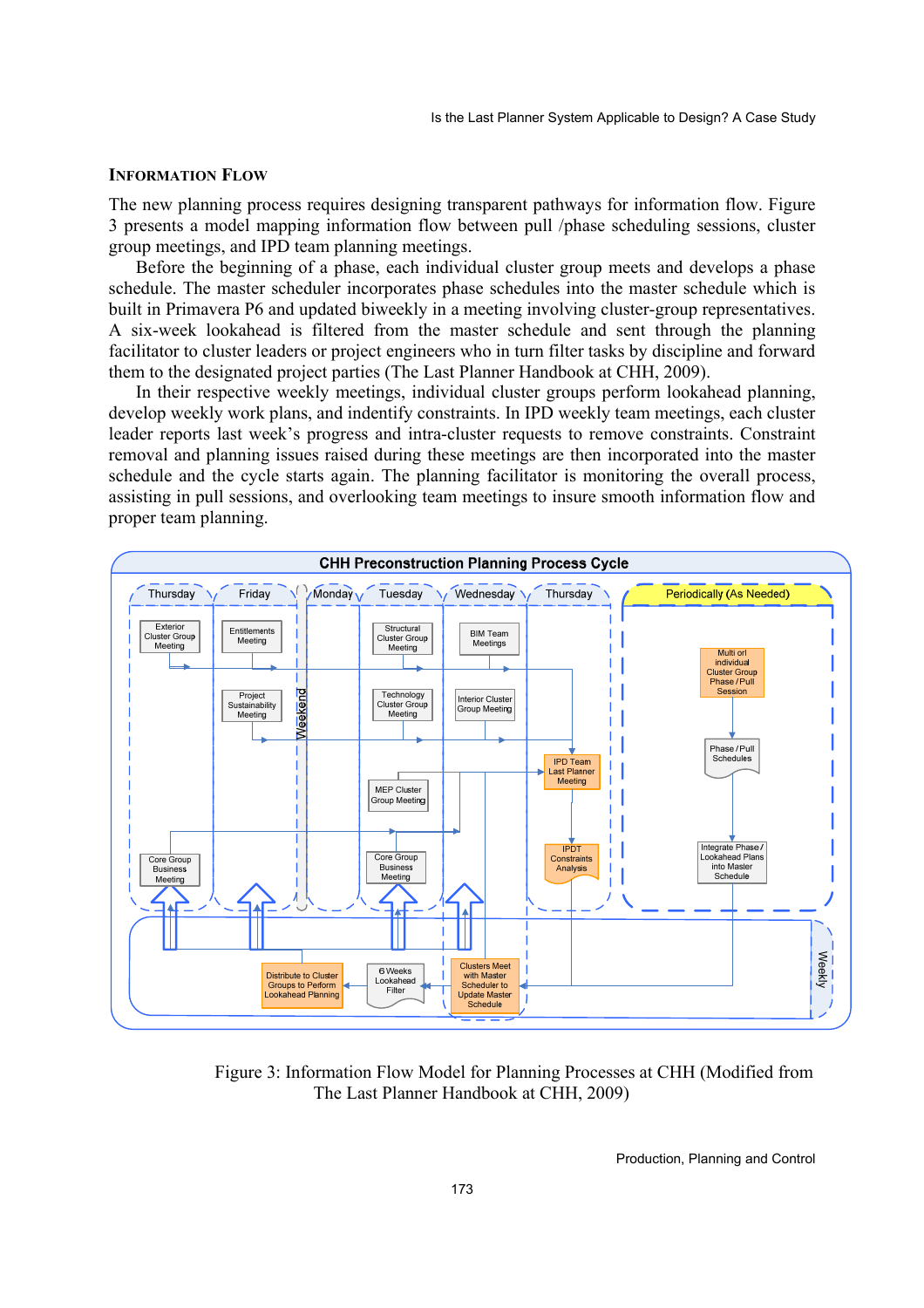#### **CONCLUSIONS AND FUTURE RESEARCH**

Collaborative planning and continuous re-planning are major constituents of the planning process at CHH during design where iterations are ubiquitous, tasks are complex and interdependent, and constraints need to be removed in time for task execution. Accordingly, cluster and intra-cluster team planning is vital to the success of this process as they provide means for sharing incomplete information, identifying constraints, removing constraints as a team, monitoring performance, and learning from plan failures. Continuous re-planning plays a central role in lookahead planning and weekly work planning accounting for uncertainties in design tasks including: task duration, task sequence, task scope, task prerequisites, and constraints.

 Despite the various challenges emanating from the novelty of the last planner system to designers at CHH, the integrated project delivery team took long strides in transitioning to the new planning process. This was evident in the "Cathedral Hill Pulse Report" which involved results and feedback from team members on a survey investigating the team's performance in various management areas (CHPR 2008). I can conclude from the collected evidence that: (1) architects and designers became more comfortable planning their weekly work and utilizing pull sessions, (2) LPS helped boost communication within a cluster and among clusters, (3) learning from failures did not take full shape within LPS although but was counterbalanced with the use of the A3-problem-solving process that involved analysis of past actions and suggestions for improvement (Shook 2008), (4) training on LPS contributed to rapid deployment of the planning process, and (5) the role of the owner and the core group was a key component in supporting process implementation.

At the time of writing this paper, not enough data was available to compare performance metrics before and after implementing the new planning process. Such comparison would help highlight "improved" areas versus "to improve" areas. It will enrich results from this case study and serve as basis for future improvements. We hope to present these results in future research publications.

Compared to the informal fashion in which construction companies practice production planning and control (Kemmer et al. (2007), this case study highlights the importance of standardized production planning and control practices as proxies for performance measurement and process improvement.

## **ACKNOWLEDGMENTS**

Research is funded through membership contributions in support of the Project Production Systems Laboratory at UC Berkeley (http://p2sl.berkeley.edu) and through industry grants by Herrero Contractors, Boldt Construction, and Rudolph & Sletten. We are grateful for this support. Findings and views expressed in this study are those of the authors and do not necessarily reflect the views of the Project Production Systems Laboratory.

## **REFERENCES**

Alarcon, L. (editor) (1997*). Lean Construction*. A.A. Balkema, Rotterdam, The Netherlands, 497 pp.

Ballard, G. (1997). "Lookahead Planning: The Missing Link in Production Control", *Proc. 5th Annual Conf. Int'l. Group for Lean Constr., IGLC 5*, July, Gold Coast, Australia. pp. 13-26.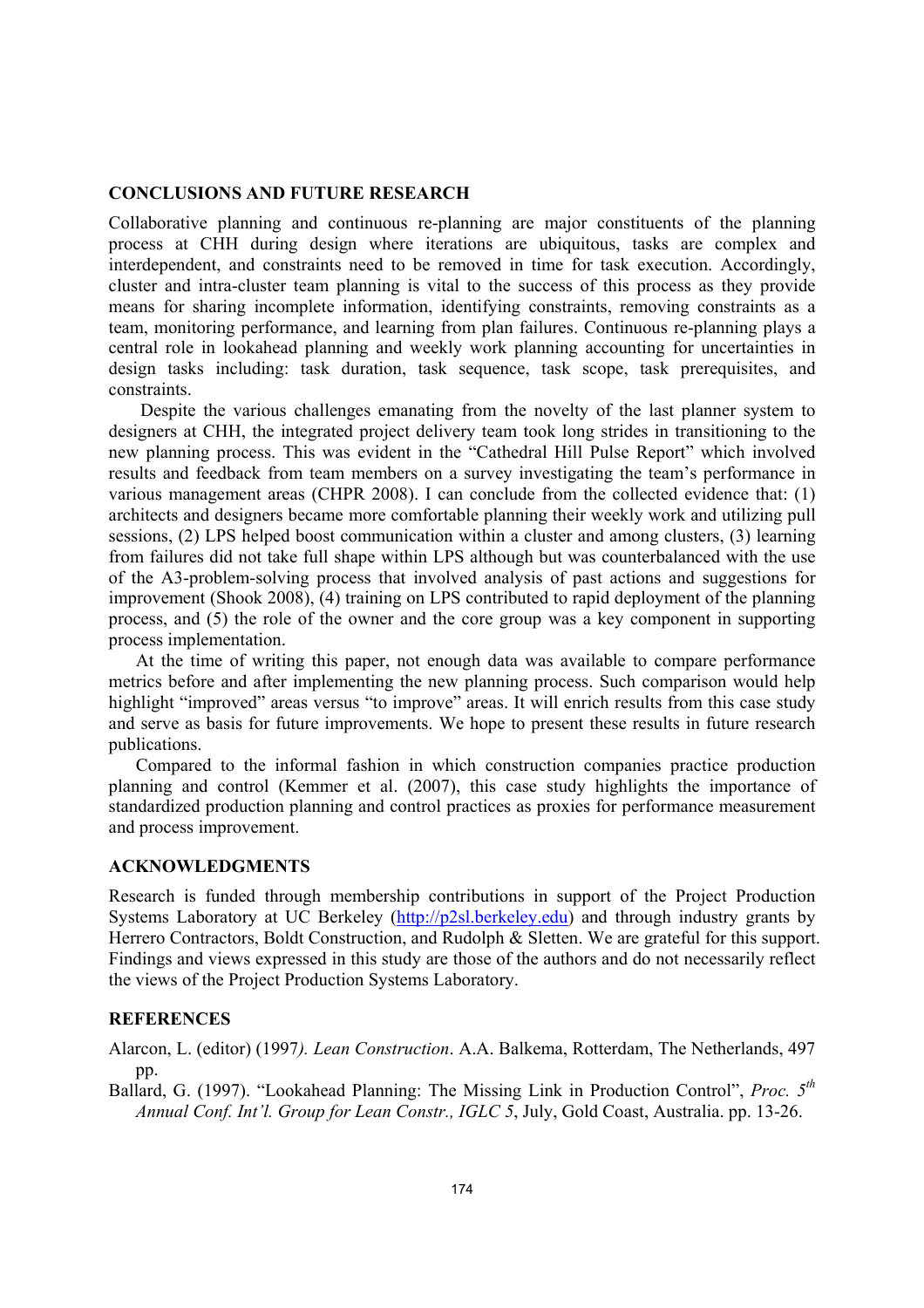- Ballard, G., and Howell, G. (1998). "Shielding Production: An Essential Step in Production Control", *Proc. 8th Annual Conf. Int'l. Group for Lean Constr.,* University of Sussex, Brighton UK. 8 pp.
- Ballard, G. (1999). "Can Pull Techniques Be Used in Design Management?" *Proceedings of the Conference on Concurrent Engineering in Construction*, August 25-27, Helsinki, Finland, 18 pp.
- Ballard, G. (2000a). *The Last Planner System of Production Control*. Ph.D. Diss., Faculty of Engineering, School of Civil Engineering, University of Birmingham, UK.
- Ballard, G. (2000b). "Positive and Negative Iteration in Design", *Journal of Construction Engineering and Management*, ASCE, 124 (1), pp. 11-17.
- Ballard, G., Tommelein, I. D., Koskela, L., and Howell, G. (2003). *Lean Construction Tools and Technique.* Chapter 15 in *Design and Construction: Building in Value*, Butterworth Heinemann, pp. 227-255.
- Ballard, G (2002). "Managing Work Flow on Design Projects: A Case Study". *Engineering, Construction, and Architectural Management*, 9 (3), pp. 284-291.
- Ballard, G., and Howell, G. (2004). "An Update on Last Planner", *Proc. 11th Annual Conf. Intl. Group for Lean Construction*, Blacksburg, Virginia, USA, 13 pp.
- Ballard, G., Kim, Y.W., Jang, J.W., and Liu, M. (2007). *Road Map for Lean Implementation at the Project Level, Research Report 234-11*, Construction Industry Institute, The University of Texas at Austin, Texas, USA, 426 pp.
- Ballard, G., and Hamzeh, F.R. (2007). "The Last Planner Production Workbook- Improving Reliability in Planning and Workflow", 2<sup>nd</sup> Edition, Lean Construction Institute, San Francisco, California, USA, 81pp.
- Ballard, G., Hammond, J., and Nickerson, R. (2009). "Last Planner Principles", *Proc. 17th Annual Conf. Intl. Group for Lean Construction*, Taipei, Taiwan, forthcoming.
- CHPR (2008). "Cathedral Hill Pulse Report", Integrated Project Delivery Team, Cathedral Hill Hospital Project, December, San Francisco, CA, 10 pp.
- Crichton, C. (1966). *Interdependence and Uncertainty: A study of the building industry.* Tavistock Institute, Tavistock Pubs., London, pp. 83.
- Gonzalez, V., Alarcon, L.F., and Mundaca, F. (2008). "Investigating the relationship between planning reliability and project performance", *Production Planning & Control*, Vol. 19, No.5, July, pp. 461-474.

Hamzeh, F.R., Ballard, G., and Tommelein, I.D. (2008). "Improving Construction Workflow-

- The Connective Role of Lookahead Planning", *Proc. 16th Ann. Conf. Int'l. Group for Lean Constr., IGLC 16*, 16-18 July, Manchester, UK, pp. 635-646.
- Hamzeh, F.R. (2009). *Improving Construction Workflow- The Role of Production Planning and Control*. Ph.D. Diss., Civil and Environmental Engineering, University of California Berkeley, CA. forthcoming.
- Hopp, W.J., and Spearman, M.L. (2008). *Factory Physics*, 3rd Ed., Irwin/ McGraw-Hill, Boston, 720 pp.
- IFOA (2008). "Integrated Form of Agreement", Integrated Project Delivery Team, Cathedral Hill Hospital Project, San Francisco, CA.
- Kemmer, S.L., Heineck, L.F.M., Novaes, M.V., Mourao, A.M.A., and Alves, T. da C.L. (2007). "Medium-Term Planning: Contributions Based on Field Application", *Proc. 15th Ann. Conf. Int'l. Group for Lean Constr., IGLC 15*, 18-20 July, East Lansing, Michigan, pp. 509-518.